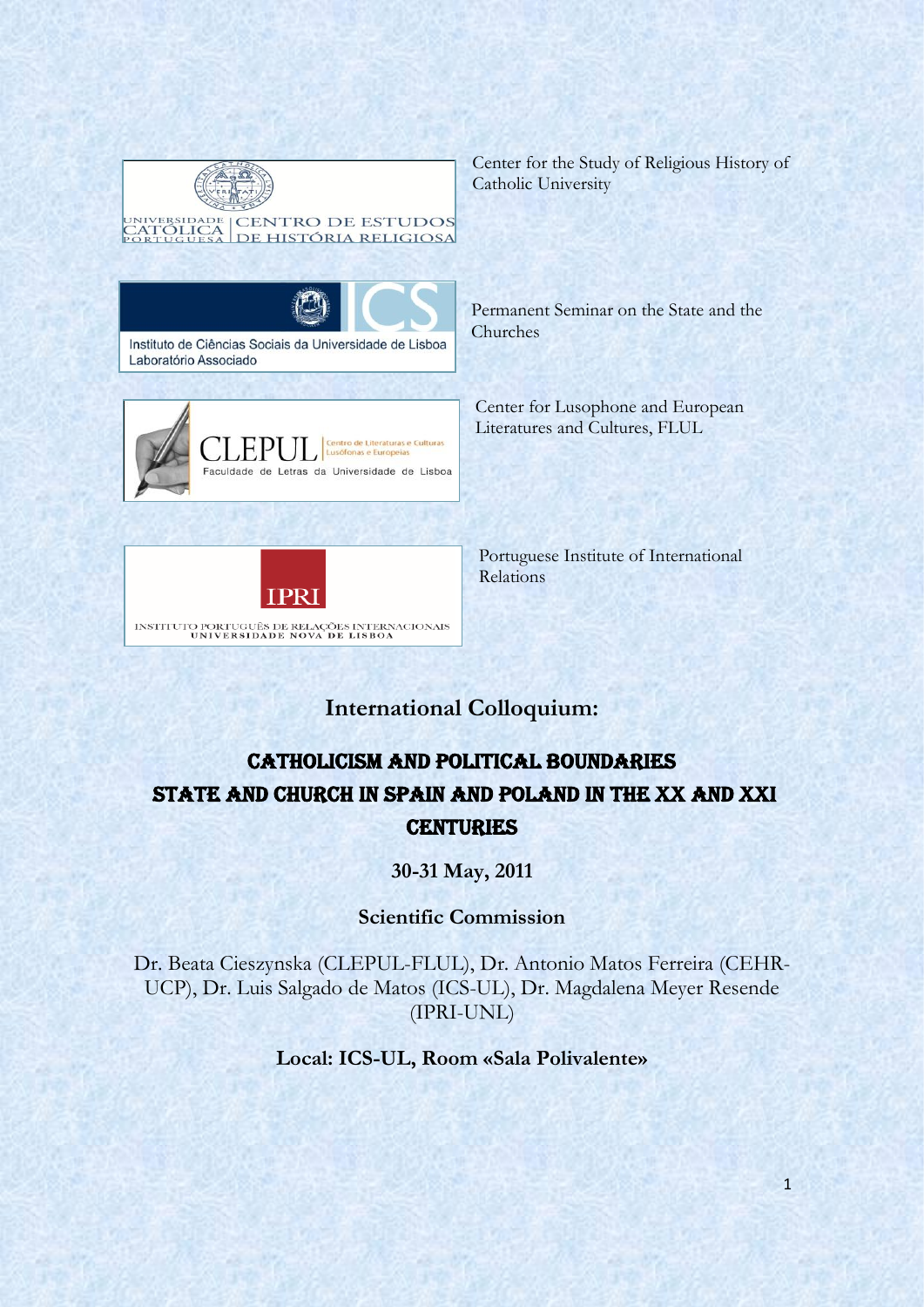## **Programme**

#### **Monday, 30 May 2011**

9:30 - Opening of the symposium - Summary of issues

#### **The Spanish case**

10:30 - The Spanish State is independent of Catholicism, by Maria Jose Tiscar, PhD student, Madrid

11:00 - The Spanish State is not independent of Catholicism, by Prof. Dr. Cristobal Robles Muñoz (Consejo Superior de Investigaciones Científicas**)**

12:00 to 13h:00 - Debate

13:00-14:00 - Light lunch served in the room

#### **The Polish case, introduction and description**

14.00 - Introduction: Church – State Relationship in Poland through the Centuries, by Dr. Beata Cieszynska (CLEPUL-FLUL)

14:30 -The Catholic Church and the formation of political parties in Poland: 1989- 2010, by Dr. Magdalena Meyer Resende (IPRI-UNL)

15:00 - Journalist Marcin Zatyka (Polish Catholic Agency): The Polish Catholicism in Contemporary Politics

15:30 - 17.00 Debate

#### **Towards the Portuguese case**

17:00 - Is the Portuguese State independent of Catholicism? Speaker: José Eduardo Franco (CLEPUL-FLUL)

17:20 - 18.30 - Debate

#### **Tuesday, 31 May - The Polish case, interpretation**

10:30 - Church and state are separate in Poland, by Dr. Michal Luczewski (Warsaw University)

11:00 - Church and state are not separate in Poland, by Dr. Stanislaw Burdziej (Warmia and Mazury University, Olsztyn)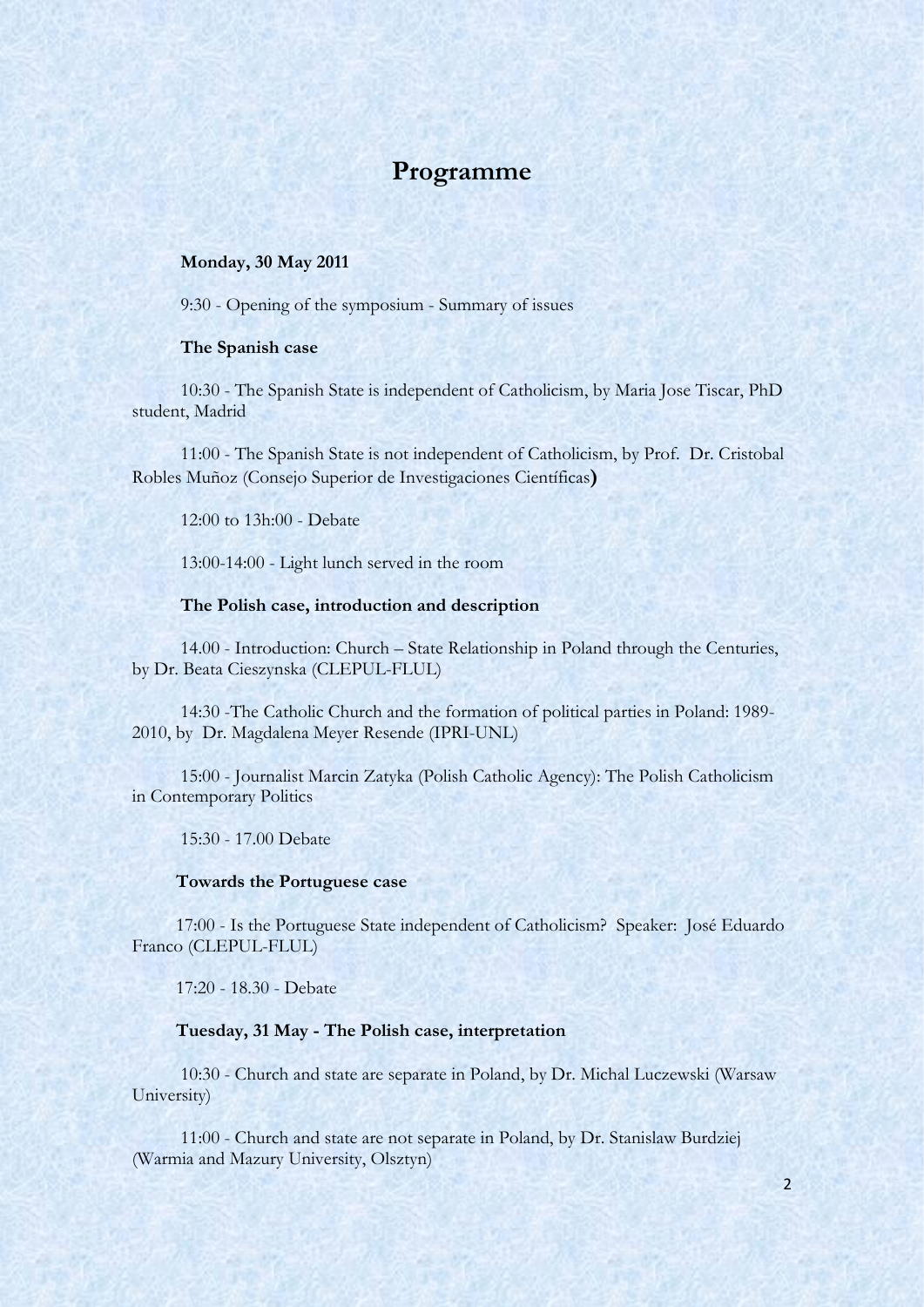11:30 – 13:00 - Debate

13:00-14:00 - Lunch served in the room light

#### **Cross debate**

Chair: Luis Salgado de Matos (ICS-UL)

14:30 - Cross-analysis of the cases of Spain and Poland, to what extent these cases help us understand if the Portuguese State is independent of Catholicism? Speakers: António Matos Ferreira, José Barreto. Around the table are participants in the previous sessions.

14:30 - Professor José Barreto (ICS-UL)

15:00 - Professor António Matos Ferreira (CEHR-UCP)

15:30-17h00 – Comments from Drs Cristobal Robles Muñoz, Beata Cieszynska, Madalena Meyer Resende, Michal Luczewski, Stanislaw Burdziej; Marcin Zatyka and journalists.

17:00 - 18.30 – Closing Debate with the Public

#### **CONFERENCE TOPICS AND GOALS**

We all know that, in the words of Max Weber, the nation may be linked to a 'religious belief'. If the nation, 'community feeling', is linked to religion, the state, sovereign and cold entity, will also be connected to religion? If so, in what forms? *(From Max Weber,* ed. of Gerth and Wright Mills, London, 1974, p.172).

Spain and Poland are exemplary cases of the relationship between state and religion, particularly Roman Catholicism: they are both border countries, although the "crusade" has past and Slavism is no longer what it was. In social science, there is often the argument that the nationalists in Spanish Civil War of 1936-1939 have been dominated by the ideology of National Catholicism. This concept is often applied to Poland, whose character should be understood through the lenses of its special relation with Catholicism, thus differentiating itself from its neighbors: Protestant Germany and Orthodox Russia. But Catholicism is political only *ad extram* at the Oder-Neisse and just *ad intra* in the Ebro? Does Spain takes from Catholicism her political difference with France or Portugal?

What is the role of Catholicism in stabilizing the borders of a nation-state? We mean the geographical borders but also the institutional borders of the state.

Which concepts? is National-Catholicism a concept? If it were, we would have consider that the Polish or the Spanish state are 'legitimated by the priests', and therefore a 'hierocracy'? (Max Weber, *Sociologie de la Religion,* ed. Grossein-Passeron, 2nd ed., Paris, 2006, p. 244). On another level: the Weberian concepts, modeled